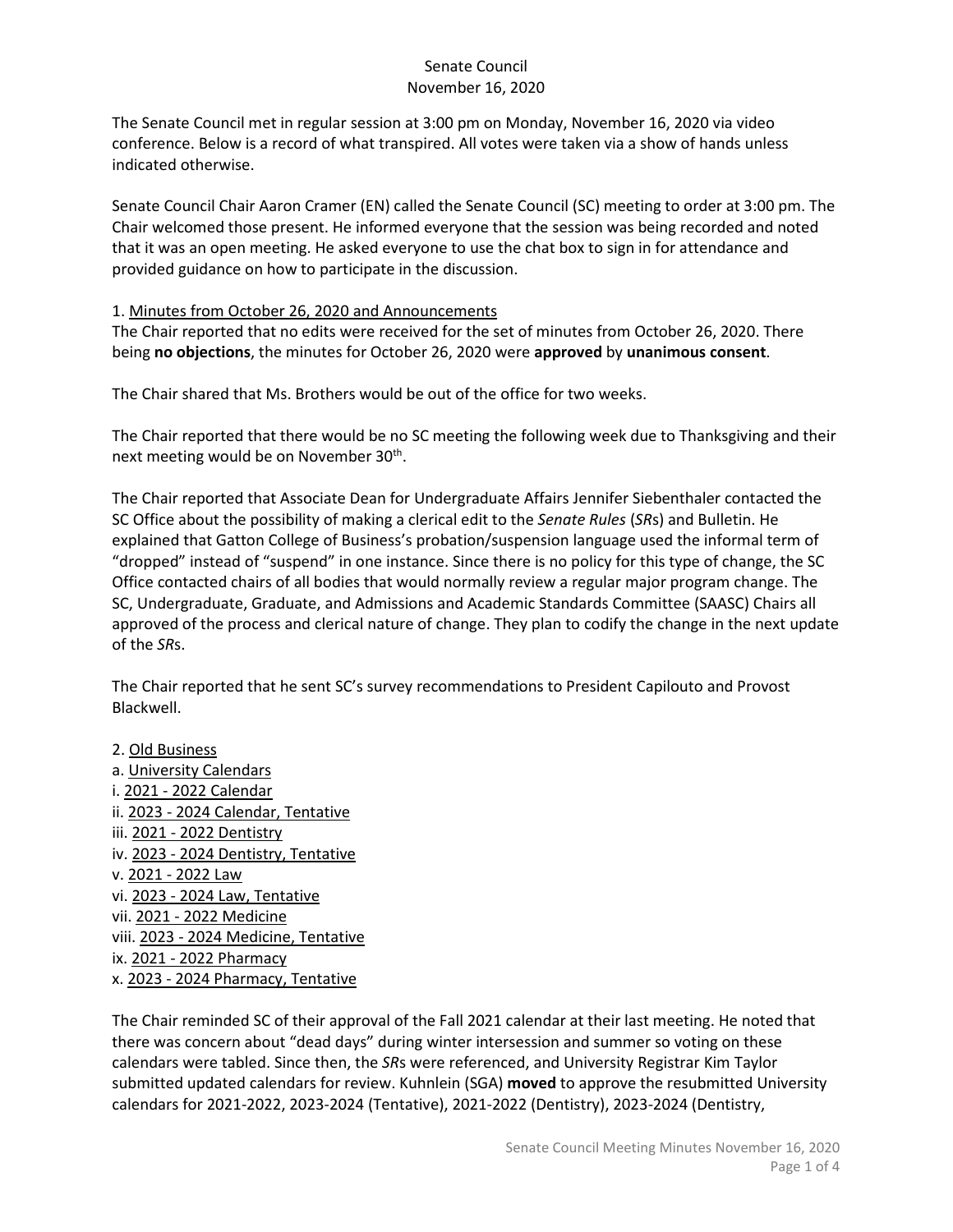Tentative), 2021-2022 (Law), 2023-2024 (Law, Tentative), 2021-2022 (Medicine), 2023-2024 (Medicine, Tentative), 2021-2022 (Pharmacy), and 2023-2024 (Pharmacy, Tentative). Cantrell (ED) **seconded**. The Chair asked if there was debate and it was noted that Senate's Rules and Elections Committee (SREC) discussed summer "dead days" and "reading days". A **vote** was taken and the motion **passed** with none opposed and one abstained.

There was discussion about SREC bringing a proposal to SC in the future about "dead days" and periods of instruction during summer and winter intersession.

## 3. COVID Discussions

a. Approval of Alternate Delivery Modes for Summer 2021 Courses

The Chair reported that scheduling for Summer 2021 is in process and SC has been asked to approve alternative delivery modes.

Brion (EN) **moved** that due to the COVID-19 situation, the SC acts on behalf of the University Senate to approve the use of alternative delivery modes for courses offered in Summer 2021 as needed to protect the health of students, staff, and faculty. Bird-Pollan **seconded**. The Chair asked if there was debate and there was none. A **vote** was taken and the motion **passed** with none opposed.

- b. Review of Syllabi Statements
- i. Social Distancing and Mask Policy
- ii. Classroom Recording and Copyright Policy

The Chair reminded SC of the syllabus statement recommendations for Fall 2020 and explained that they should be reviewed before recommending them again for Spring 2021. He opened the floor for discussion and there was much about the syllabus policy, intellectual property, and what is written about it in the *Administrative Regulations* (*AR*s). It was clarified that the syllabus recommendations are suggestions and it is the instructor's choice to use them. Concern was expressed that instructors may not be aware of their intellectual property rights.

Charnigo (PbH) proposed the following preface be added to the syllabus statement.

[Instructors have rights over their intellectual property, as described in AR 7:6. Language such as the below may optionally be incorporated into syllabi for instructors to assert their rights but grant some rights to students. In particular, the last sentence may be edited at the instructors' discretion.]

All original content for this course -- which may include handouts, assignments, and lectures -- is the intellectual property of the instructor(s). Students enrolled in the course this academic term may use the original content for their learning and completion of course requirements this term as well as additional uses with prior written approval by the instructor(s). In addition, students may use the material for reasonable educational and professional purposes extending beyond this class, such as studying for a comprehensive or qualifying examination in a degree program, preparing for a professional or certification examination, or to assist in fulfilling responsibilities at a job or internship.

Collett (HS) **moved** that SC endorse the syllabus statement with the proposed preface for Classroom Recording and Copyright Policy for the Spring 2021 semester and extend SC's interpretation of excused absences to include an excuse from required in-person interactions if the student has been directed to self-quarantine by the University (including its app), a medical professional, public health professional, or government official to the Spring 2021 semester. Brion (EN) **seconded**. The Chair asked if there was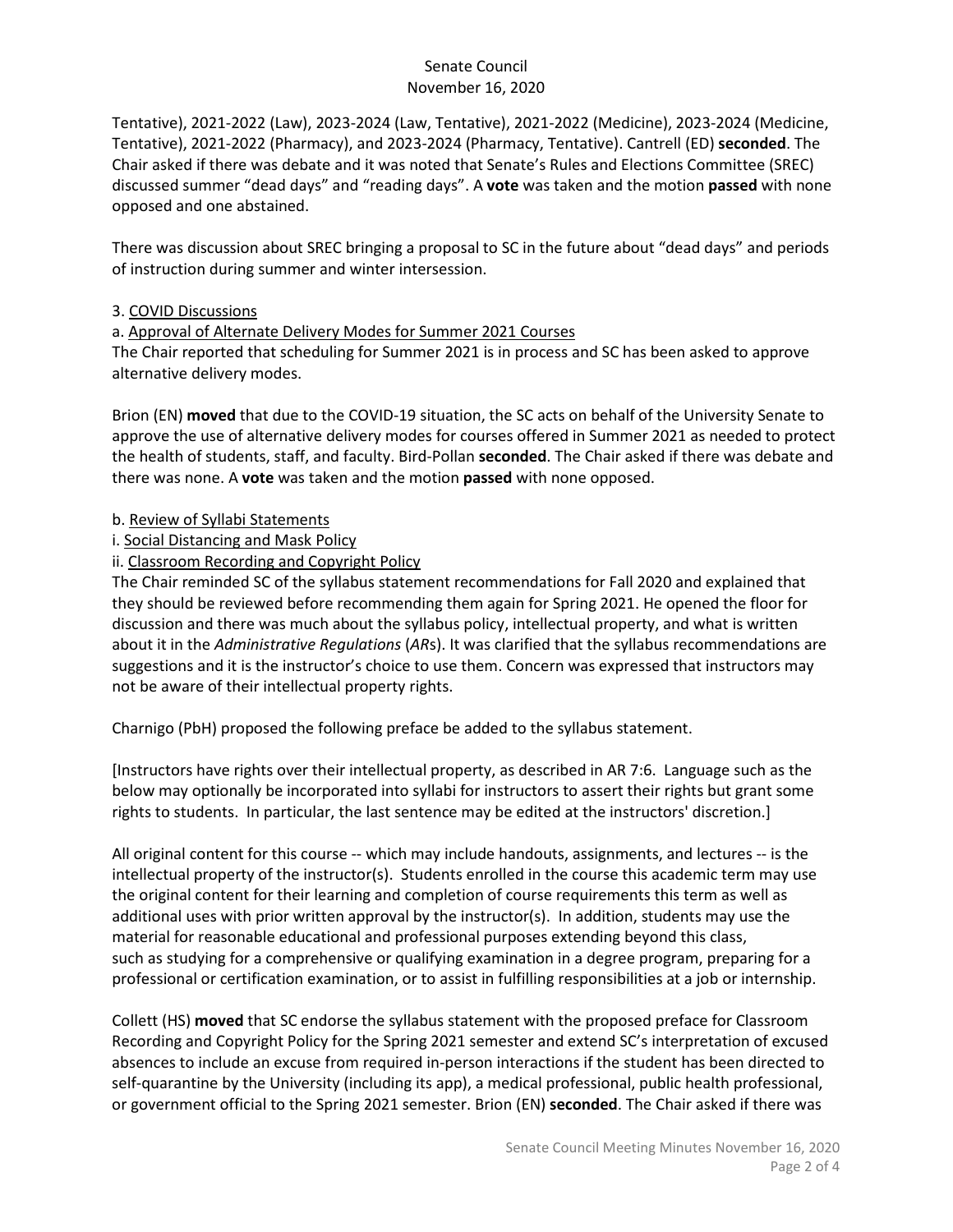debate and there was clarification about required documentation needed for excused absences. Charnigo (PbH) offered a **friendly amendment** to extend the motion to cover Winter Intersession 2020 and Summer Session 2021. Collett and Brion **accepted** the friendly amendment. A **vote** was taken and the motion **passed** with none opposed.

There was further discussion of how to announce the information about the syllabus template and excused absences. There were suggestions to include the information in the monthly SC Office newsletter and email announcements.

### 4. Committee Reports

# a. Senate's Rules and Elections Committee (SREC) - DeShana Collett, Chair

# i. Explanation of Revised Senate Rules

SREC Chair Collett thanked SREC for their diligent work and recognized the members. She gave an overview that included their mission and recent activities including the reorganization of *Senate Rules* (*SR*s) and populating the *SR*s with appropriate Graduate Faculty Rules. It was noted that the Admissions and Academic Standards Committee (SAASC) has discussed recommending that specific program language for programs should be included in the Bulletin and not in the *SR*s. The SREC will share their report with Senate in December.

# 5. Items from the Floor

It was noted that the calendars previously approved in the meeting did not include all academic and university holidays.

Collett (HS) **moved** to reconsider the motion to approve the resubmitted University calendars for 2021- 2022, 2023-2024 (Tentative), 2021-2022 (Dentistry), 2023-2024 (Dentistry, Tentative), 2021-2022 (Law), 2023-2024 (Law, Tentative), 2021-2022 (Medicine), 2023-2024 (Medicine, Tentative), 2021-2022 (Pharmacy), and 2023-2024 (Pharmacy, Tentative). Cantrell (ED) **seconded**. The Chair asked if there was debate and there was none. A **vote** was taken and the motion **passed** with none opposed and one abstained.

Collett (HS) **moved** to amend the University calendars for 2021-2022, 2023-2024 (Tentative), 2021-2022 (Dentistry), 2023-2024 (Dentistry, Tentative), 2021-2022 (Law), 2023-2024 (Law, Tentative), 2021-2022 (Medicine), 2023-2024 (Medicine, Tentative), 2021-2022 (Pharmacy), and 2023-2024 (Pharmacy, Tentative) to include the required University and academic holidays. Brion (EN) **seconded**. The Chair asked if there was debate and there was none. A **vote** was taken and the motion **passed** with none opposed and one abstained.

Kuhnlein (SGA) asked if students on SC and Senate be given special consideration when scheduling classes in order to attend the SC and Senate meetings. The Chair agreed to investigate the matter.

The Chair expressed his gratitude to SC and reminded them there would be no meeting the following week.

The meeting was adjourned at 4:39 pm with no objections.

Respectfully submitted by Aaron Cramer, Senate Council Chair